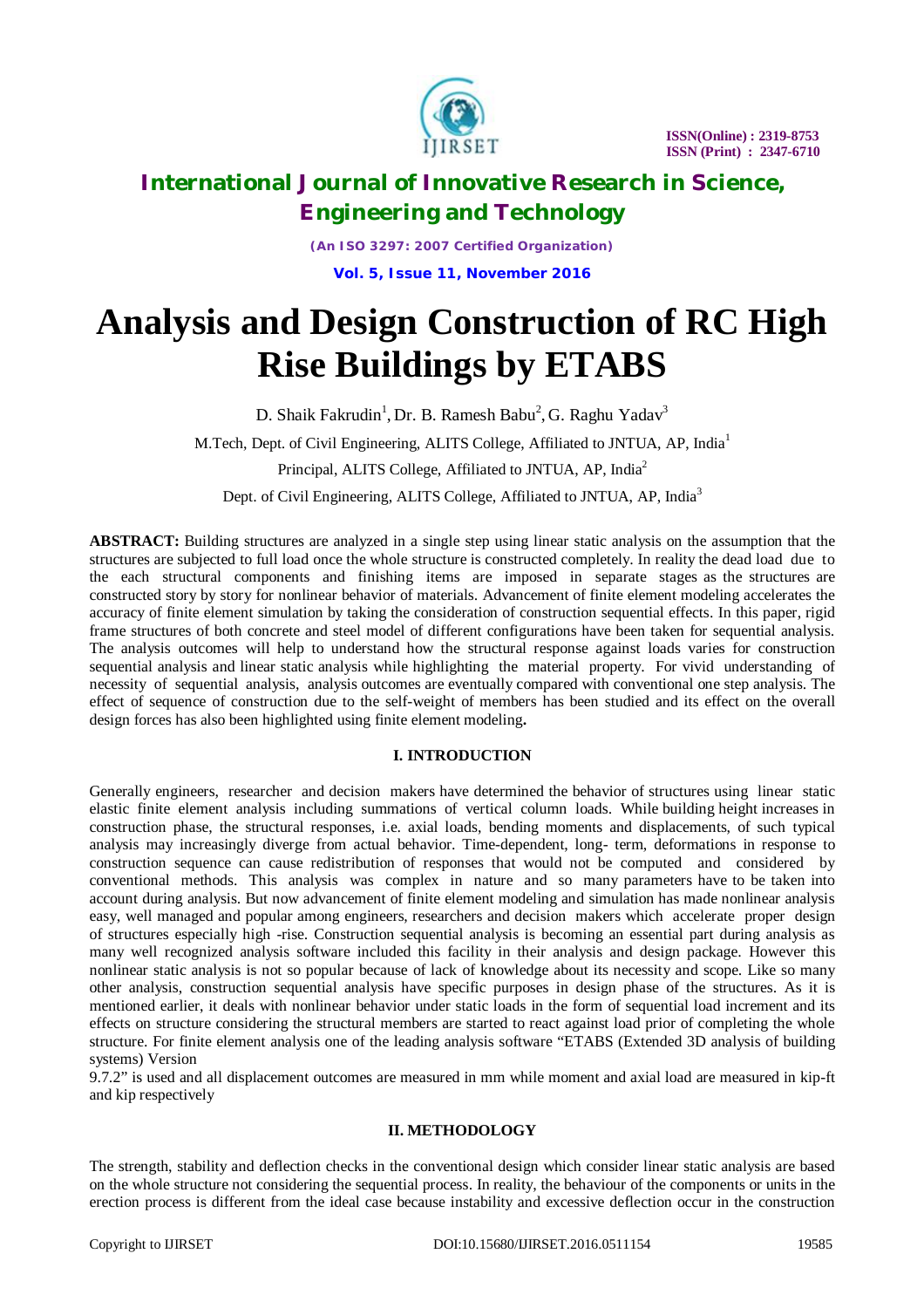

*(An ISO 3297: 2007 Certified Organization)*

#### **Vol. 5, Issue 11, November 2016**

stage with limited propping. Furthermore, shortening and undesirable deformations of the incomplete structure under self-weight and construction loads are inevitable. The structural self-weight, external loads, boundary conditions and materials are depended on stages during the construction process and their variations are overlooked in conventional design which is nothing but a limitation of conventional design procedure. Grouping of each story is considered during analysis so that software can identify its total steps required for completing the procedure. Step by step analysis, considering nonlinear behavior of materials from previous step, ensures that the construction sequence effects are properly represented in the study. Recording and investigating the variation of responses, of a particular point from starting step of sequential analysis to the last one, exhibit how construction sequence has a well impact over the design of the structures. Afterward the comparison between the findings of construction sequential analysis and linear static analysis will explain the importance of considering sequential effects during design and eventually meet the objectives of this study.

#### **III. DESCRIPTION OF CONSTRUCTION SEQUENTIAL ANALYSIS**

In short, linear static analysis is performed in one step while construction sequential analysis is performed in a manner, after each story construction like the real condition Figure 2. A comprehensive sequential analysis involves some essential steps which are not generally performed during linear static analysis. In order to get the sequential effects manually using software, each story should be analyzed with its prior stories assigning the vertical and lateral loads till that floor from bottom of whole structure. Eventually outcomes will represent the structural response of building till that floor. Once each story follows the same procedure the complete sequential effects could be visualized. Now-a-days analysis software are sufficiently developed to auto perform the sequential analysis easily. In this procedure, after assigning vertical and lateral loads each story is grouped to command the software to perform the analysis till that particular floor from bottom while avoiding higher story than that floor. After grouping the software eventually ask for which facility should be taken and then the outcomes could be comparing among different conditions.

### **IV. FINITE ELEMENT MODELS FOR ANALYSIS**

To observe the effects of nonlinear static analysis over linear static analysis finite element are formed using ETABS 9.7.2 where construction simulation analysis is included along with linear static analysis. To meet the objective, all loads and sections for both two material cases and two separate analysis procedure, are designed and taken carefully. A little divergence from actual style may leads to in appropriate modeling which cannot reflect the real situation. The time-dependent effects of creep, shrinkage, the variation of concrete stiffness with time, sequential loading and foundation settlement were accounted for by analyzing 12 separate three-dimensional finite-element analysis models, each representing a discrete time during construction on which six represent the sequential analysis while remaining six represent the linear static analysis. At each point in time, for each model, only the increasing loads occurring in that specific time-step were applied. The structural responses occurring at each time-step were accounted and added in a database to allow studying the predicted time-dependent response of the structure. To develop construction sequential effects in rigid joint structure six different story cases is taken where story variation starts from story 5 to story 30, boundary limit of rigid joint frame system. Making 5 story intervals from each makes a gradual but less time consuming analysis procedure as well.

#### **V. RESEARCH CASES**

Research objectives could be met by taking consideration of construction sequential analysis along with linear static analysis for structures of different story configuration of the selected materials: RCC and Steel Table II. In this study the effects of material, story variation and analysis will be visible to the researchers, engineers as well as the decision makers. Now to make the sequential effects governing in the structures, story cases are varied from story 5 to story 30 in an interval of 5 stories which eventually generates six story cases. For easy understanding P-Delta effects is assigned in analysis procedure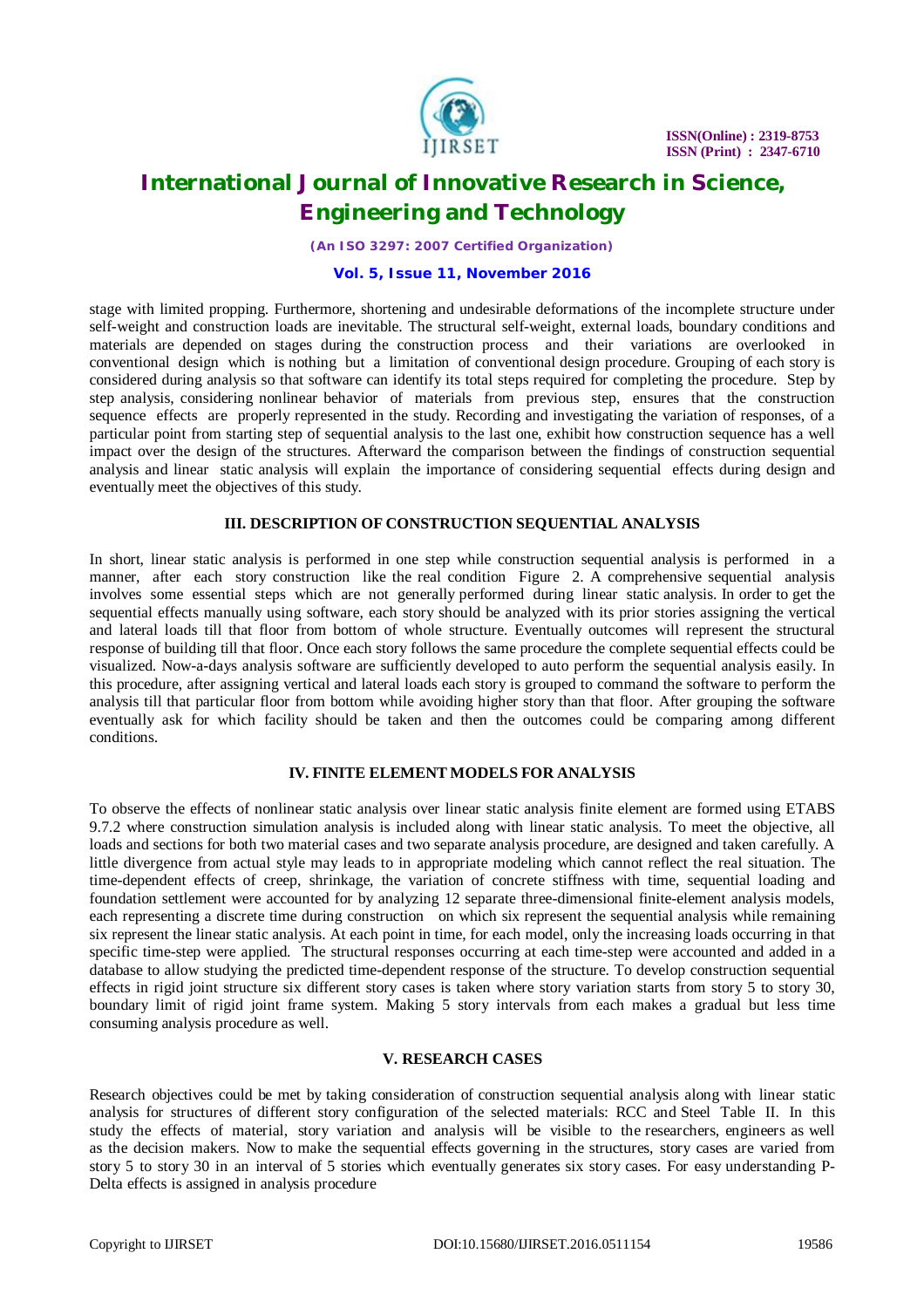

*(An ISO 3297: 2007 Certified Organization)*

**Vol. 5, Issue 11, November 2016**

#### **VI. RESEARCH FINDINGS**

This paper presented the effects of chronological construction sequence of reinforced concrete and steel building with respect to linear static analysis. In the sequential analysis P-Delta effects of structure, shrinkage, creep and stress- strain behavior was reflected as results was quite different from outcomes of linear static analysis and this variation has tendency to decrement with the height. For comprehensive understanding of effects the finding could be categories in displacements, axial and moment. Each of those structural responses has a changing tendency with the change of analysis procedure and material.

At first, how the evaluation takes place under construction sequential analysis is elaborated for easy understanding of how the imaginary study model have acted, in such way which represent real facts happen during construction. For this part of study, the model of only story 5 is used for short presentation and with the increment of story the effects will cumulatively added to the basic analysis which will eventually leads to more severe cases. Other research results are summarized into maximum vertical displacement in the hanging column, maximum axial load into column and moment in critical beam on which the column is hanging for describing the severity of the situation and the story moment of story 30 to describe how moment changes with construction of each new story against the linear static analysis. Outcomes of the research also represent the preference and suitability of material against construction sequential effects which is steel has displacement during analysis.

#### **VII. ESTIMATION**

An estimate is necessary to give the owner a reasonably accurate idea of the cost to help him decide whether the work can be undertaken as proposed or needs to be curtailed or abandoned, depending upon the availability of funds and prospective direct and indirect benefits. For government works proper sanction has to be obtained for allocating the required amount. Works are often let out on a lump sum basis, in which case the Estimator must be in a position to know exactly how much expenditure he is going to incur on them

#### **VIII. CONCLUSION**

My Project work at DESIGN TREE consultants has been an eye-opening as well as an enriching experience for me. Gained an in-depth and thorough knowledge on the Structural Engineering Practices exercised by Engineers in India. It is important that a prospective engineer such as me develop a strong understanding in the basics of structural element design and felt that this objective was reached throughout the project work period.

Finally concluded that, for this Spencer site micro piling and soil nailing required, because of other buildings are surrounded by this building. And raft foundation is designed by for this building using SAFE.

The study reveals the necessity of performing nonlinear static analysis becomes important with increasing slenderness while the each additional floor creates a significant load upon the columns. With increasing slenderness the necessity to perform sequential analysis considering P-Delta effects, material characteristics and nonlinear of behavior of the structures become a significant issue. Construction sequence analysis in structures of both Steel and RCC is necessary to improve the analysis accuracy in terms of displacement, axial, moment and shear force in supporting beam and column near of it and also for the whole the structure overall. Moments and shear in supporting beam are higher in sequential analysis which must be considered during manual or computer aided design in the design phase for avoiding cracking of beam and column due to sequence effects. Given analysis, design and detailing of that building. And compared the results of linear static analysis and construction sequential analysis. And finally concluded that the construction sequential analysis results are given the good results for the high-rise building.

#### **REFERENCES**

[1] Rosenboom O.A., Paret T.F.and Searer G.R.(2012), "Chronological Construction Sequence, Creep, Shrinkage and Pushover Analysis of an

Iconic 1960s Reinforced Concrete Building", Proceedings 2012, 15<sup>th</sup> World Conference in Earthquake Engineering, Lisbon

<sup>[2]</sup> Irwin, Baker, Korista, Weismantle & Novak (2006), "The Burj Dubai Tower: Wind Tunnel Testing of Cladding and Pedestrian Level", Structure Magazine, published by NCSEA, November 2006, pp 47-50.